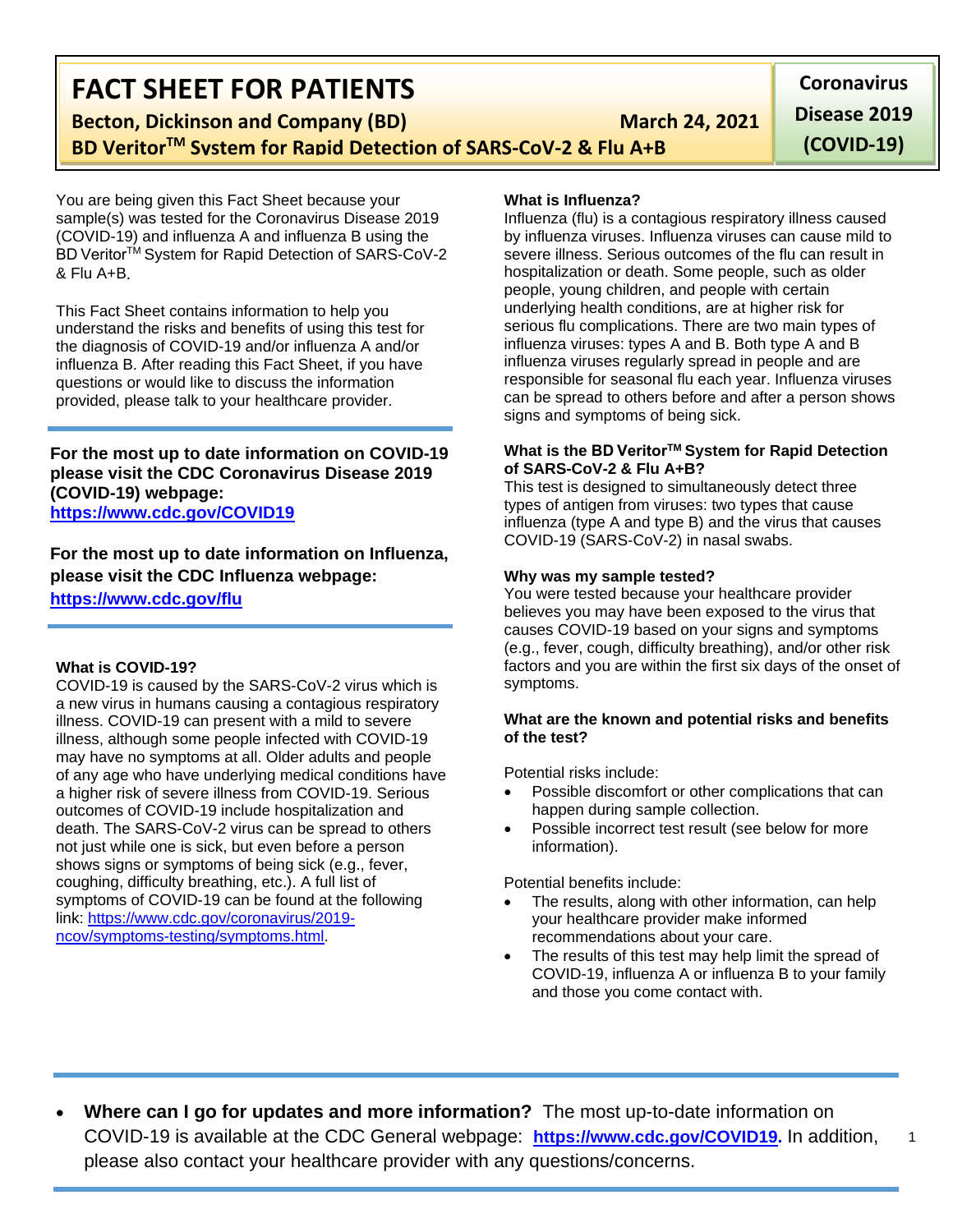## **FACT SHEET FOR PATIENTS**

**Becton, Dickinson and Company (BD)** March 24, 2021

**BD VeritorTM System for Rapid Detection of SARS-CoV-2 & Flu A+B**

#### **What does it mean if I have a positive test result for SARS-CoV-2?**

If you have a positive test result, it is very likely that you have COVID-19 because proteins from the virus that causes COVID-19 were found in your sample. Therefore, it is also likely that you may be placed in isolation to avoid spreading the virus to others. You should follow CDC guidance to reduce the potential transmission of disease.

There is a very small chance that this test can give a positive result that is wrong (a false positive result) particularly when used in a population without many cases of COVID-19 infection. Your healthcare provider will work with you to determine how best to care for you based on the test results along with medical history, and your symptoms.

#### **What does it mean if I have a positive test result for influenza A and/or B viruses?**

If you have a positive test result for the presence of influenza A and/or influenza B viruses, it is very likely that you have the flu. If you have a positive result for an influenza virus, your healthcare provider will determine the best way to care for you based on the test results along with other factors in your medical history. There is a very small chance that this test can give a positive result that is wrong (a false positive result). Your healthcare provider will work with you to determine how best to care for you based on the test results, medical history, and your symptoms.

#### **What does it mean if I have a positive test result for SARS-CoV-2 and influenza (A or B) viruses?**

It is possible for an individual to be infected with SARS-CoV-2 virus, influenza A virus, and/or influenza B virus, at the same time. Your healthcare provider will work with you to determine how best to care for you based on these test results, your medical history, and your symptoms.

**What does it mean if I have a negative test result for SARS-CoV-2, influenza A, or influenza B viruses?** A negative test result means that proteins from the virus that causes COVID-19 or influenza were not found in

your sample. However, it is possible for this test to give a negative result that is incorrect (false negative) in some people with COVID-19 or influenza. You might test negative if the sample was collected early during your infection. You could also be exposed to COVID-19 after your sample was collected and then have become infected.

This means that you could possibly still have COVID-19 or influenza even though the test is negative. If your test result is negative, your healthcare provider will consider the test result together with all other aspects of your medical history (such as symptoms, possible exposures, and geographical location of places you have recently traveled) in deciding how to care for you. The amount of antigen in a sample may decrease the longer you have symptoms of infection. Specimens may be more likely to be negative compared to a molecular assay for SARS-CoV-2 or influenza.

It is important that you work with your healthcare provider to help you understand the next steps you should take.

#### **What are the differences between antigen tests and other COVID-19 tests?**

There are different kinds of tests for diagnosing COVID-19. Molecular tests (also known as PCR tests) detect genetic material from the virus. Antigen tests detect proteins from the virus. Antigen tests are very specific for the virus, but are not as sensitive as molecular tests. This means that a positive result is highly accurate, but a negative result does not rule out infection.

If your test result is negative, you should discuss with your healthcare provider whether an additional molecular test would help with your care, and when you should discontinue home isolation. If you will not have an additional test to determine if you are contagious, the CDC currently recommends that you should stay home until three things have happened:

**Coronavirus Disease 2019 (COVID-19)**